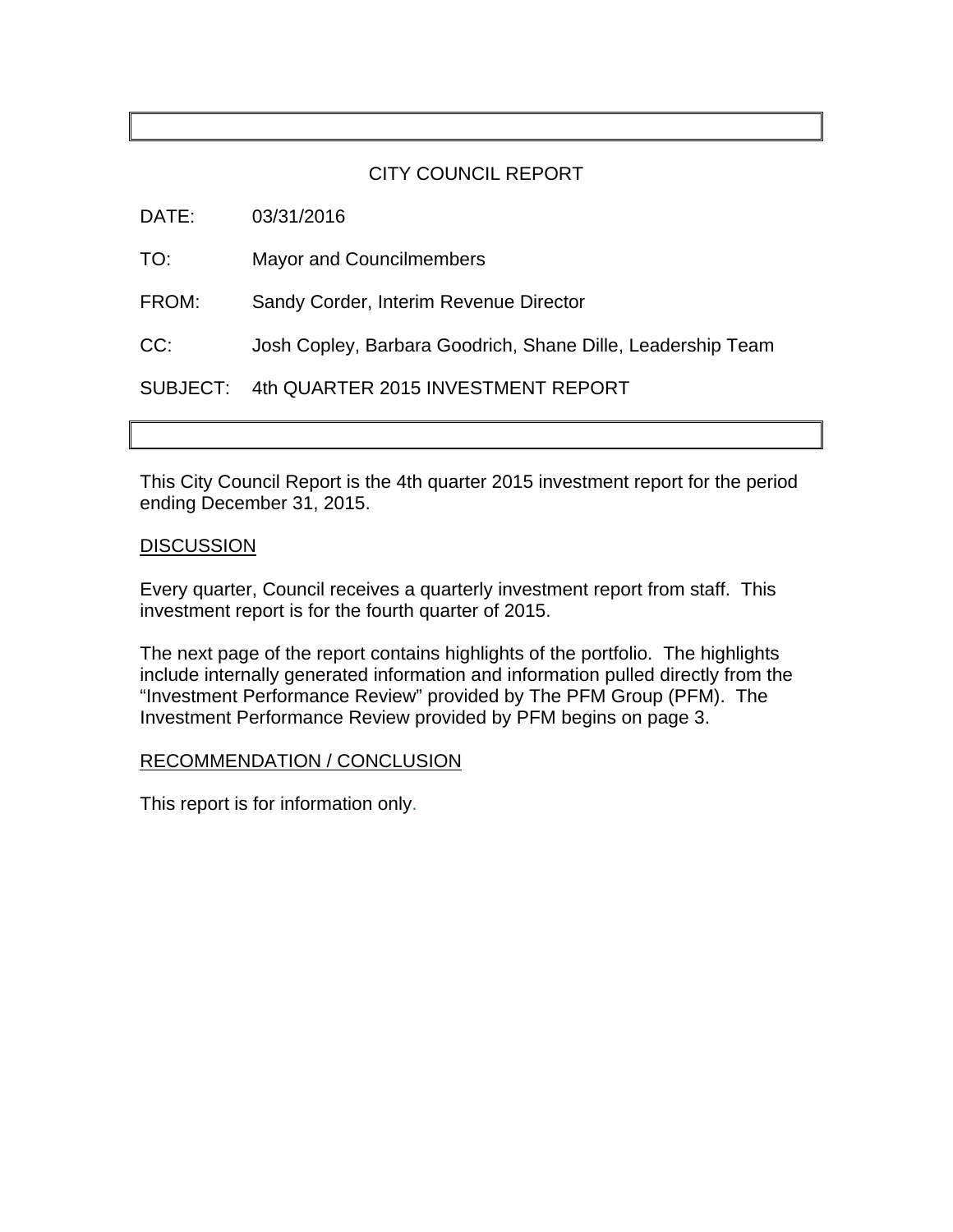### **INVESTMENT HIGHLIGHTS (Managed Portfolio)**

| <b>Item Description</b>              | <b>4th Quarter</b><br>2015 | <b>Previous</b><br>Quarter | <b>Since</b><br><b>Inception</b><br>(July 2011) |
|--------------------------------------|----------------------------|----------------------------|-------------------------------------------------|
| <b>Total Managed Portfolio</b>       | \$87 million               | \$87 million               | N/A                                             |
| <b>City Total Return</b>             | $-0.57%$                   | 0.63%                      | 0.84%                                           |
| <b>Benchmark Return</b>              | $-0.65%$                   | 0.69%                      | 0.81%                                           |
| Return Spread (to Benchmark)         | 0.08%                      | 0.02%                      | 0.03%                                           |
| Portfolio Duration (in Years)        | 2.60                       | 2.44                       | N/A                                             |
| <b>Benchmark Duration (in Years)</b> | 2.60                       | 2.59                       | N/A                                             |

(Approximate Numbers Used)

### **DEFINITIONS**

**Benchmark Return:** A comparative basis for measuring the performance of the portfolio. The City uses the ML 1-5 Year Government Index. The index consists primarily of debt issued by the United States Government.

**Return Spread:** The difference between the City Total Return and the Benchmark Return. (City Total Return minus Benchmark Return)

**Portfolio and Benchmark Duration:** The average length of time until all securities in the portfolio mature.

### **COMMENTS**

- All investments comply with Arizona Revised Statutes and Flagstaff's Investment Policy.
- The total City resources on hand at the end of the quarter are as follows:

| <b>Item Description</b>  | Amount                          | Comments                        |
|--------------------------|---------------------------------|---------------------------------|
| <b>Managed Portfolio</b> | \$ 87 Million                   | <b>PFM Managed Portfolio</b>    |
| <b>City Managed</b>      | \$ 19.6 Million                 | CDs/Checking                    |
| <b>Restricted Funds</b>  | \$ 13.0 Million                 | LGIP Landfill Closure Fund/Bond |
|                          |                                 | Proceeds/Other                  |
|                          | <b>Total:   \$119.7 Million</b> |                                 |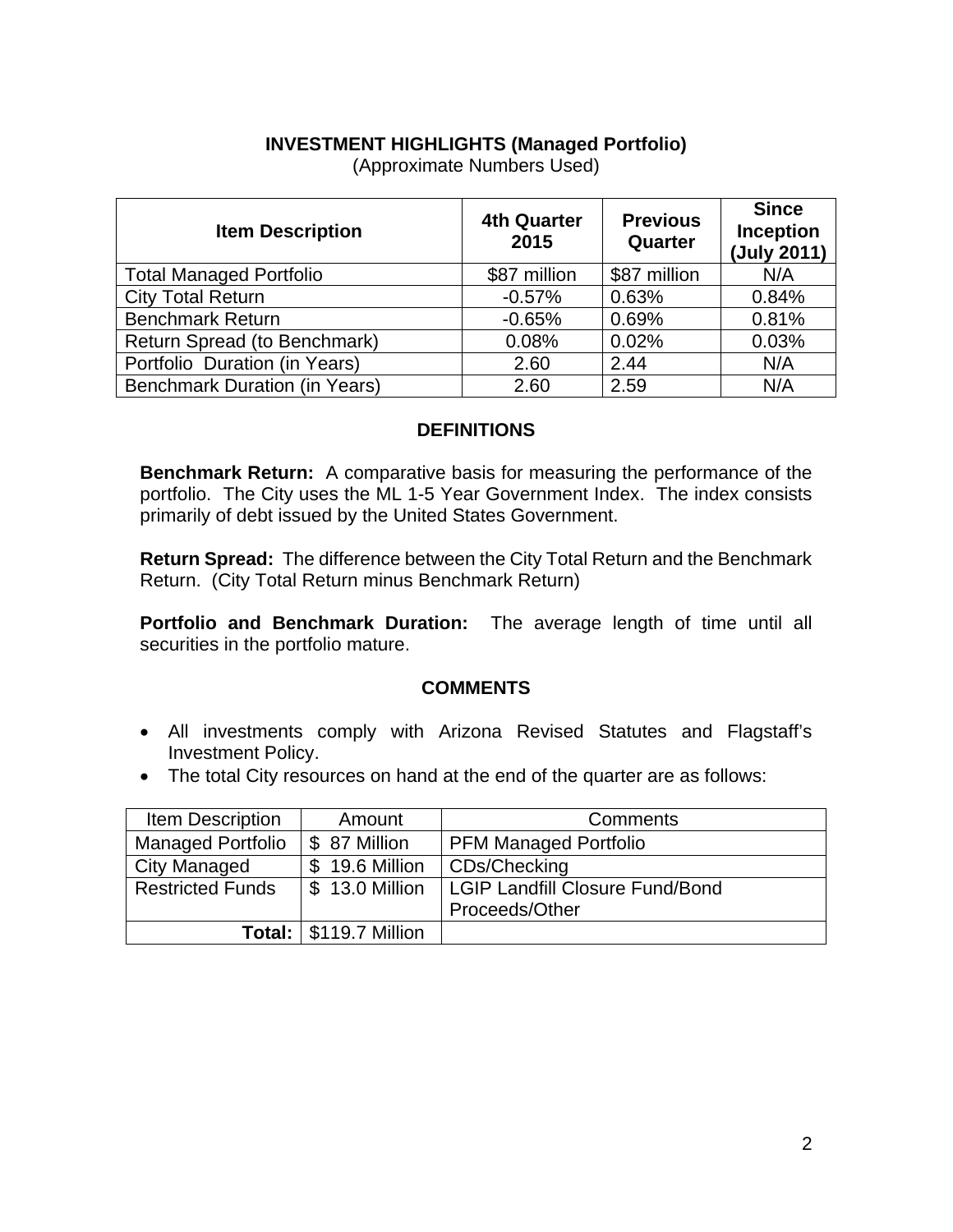



# **Quarterly Investment Report Quarter Ended December 31, 2015 City of Flagstaff**



**1820 East Ray Road Chandler, AZ 85225 855-885-9621 Paulina Woo, Director woop@pfm.com**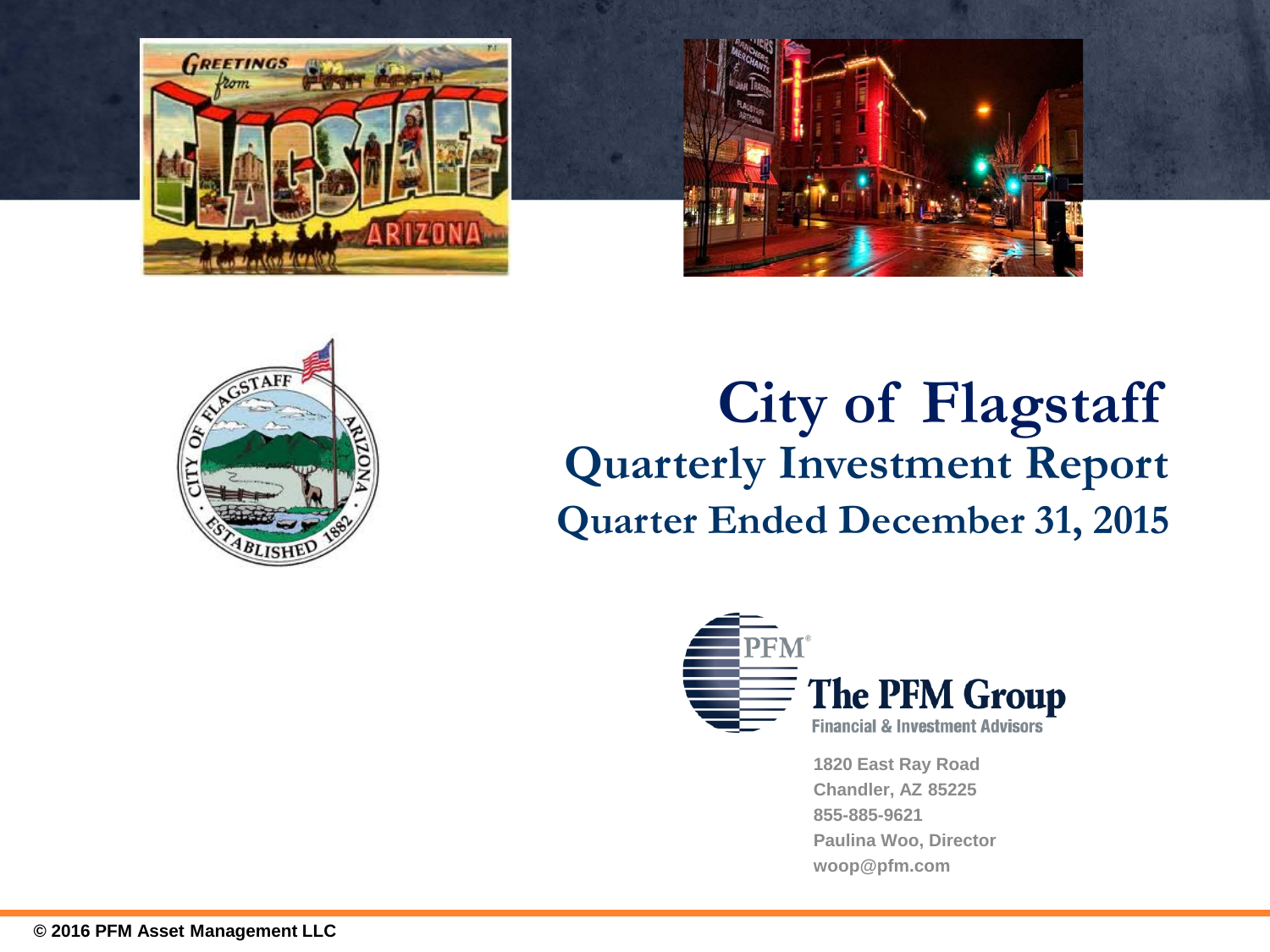## **U.S. Treasury Yields**

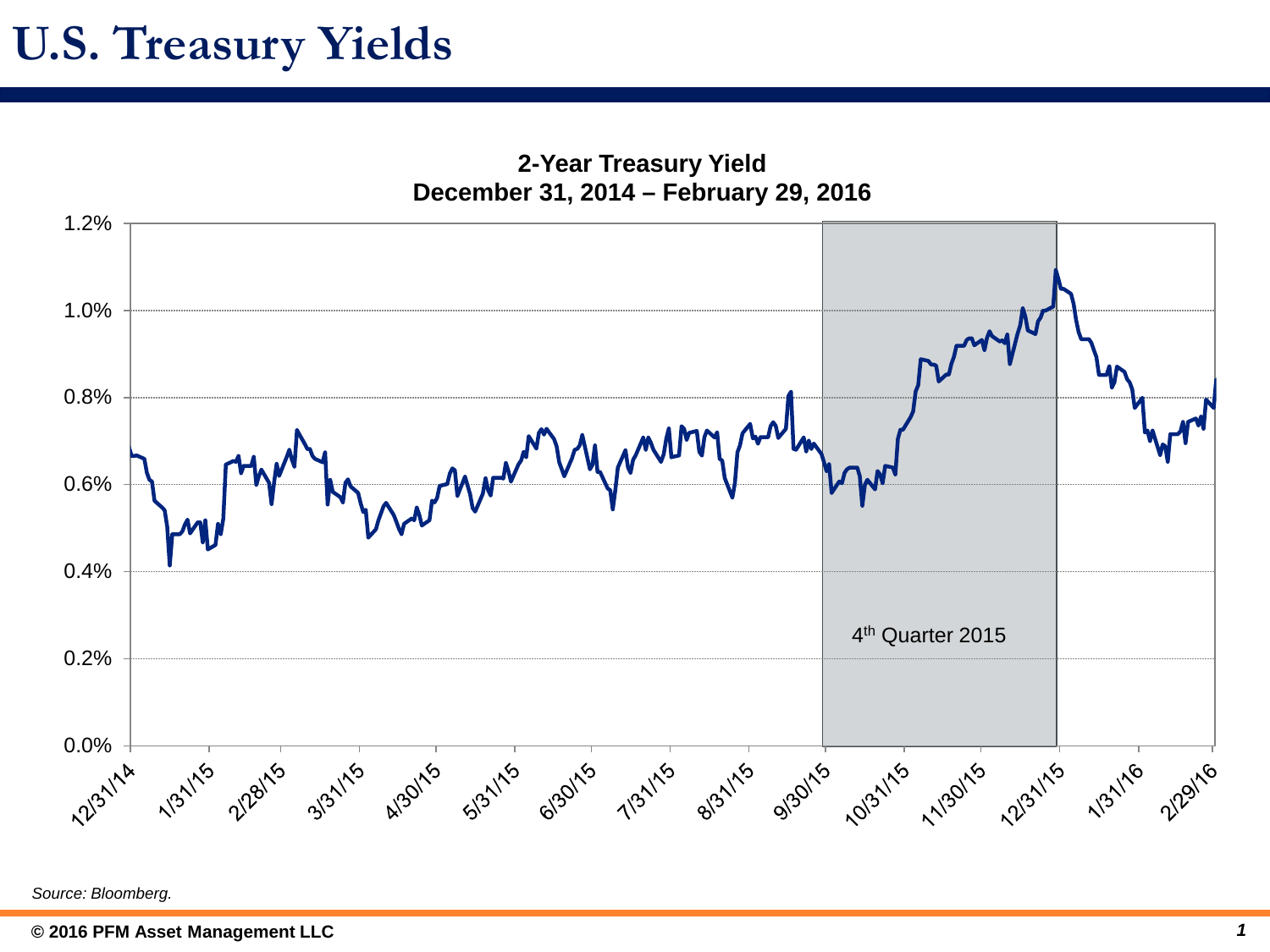# **Fourth Quarter 2015 Strategy and Recap**

- While Treasury yields across the curve ended the quarter higher, the path towards higher rates varied by maturity.
	- − Short-maturity yields rose steadily throughout the quarter as expectations for a December FOMC rate hike increased with an inflow of modestly strong economic data.
	- − After increasing during the first half of the quarter, longer maturities leveled off as market participants priced in moderate growth expectations.
	- − These factors combined to produce a flatter yield curve.
- Market reaction after the FOMC's announcement to raise the target range for the federal funds rate was relatively subdued, evidence that the action was in line with market expectations.
- PFMAM maintained a defensive duration position as rates trended higher. As rates approached the upper end of recent ranges, we extended duration from short of the benchmark's duration to a nearneutral position.
- The yield relationship between U.S. Treasury and federal agency securities remained stable throughout the fourth quarter. Our relative value analysis of these sectors continued to favor investments in U.S. Treasuries.
- PFMAM selectively added MBS issues that are expected to have limited sensitivity to interest rate volatility.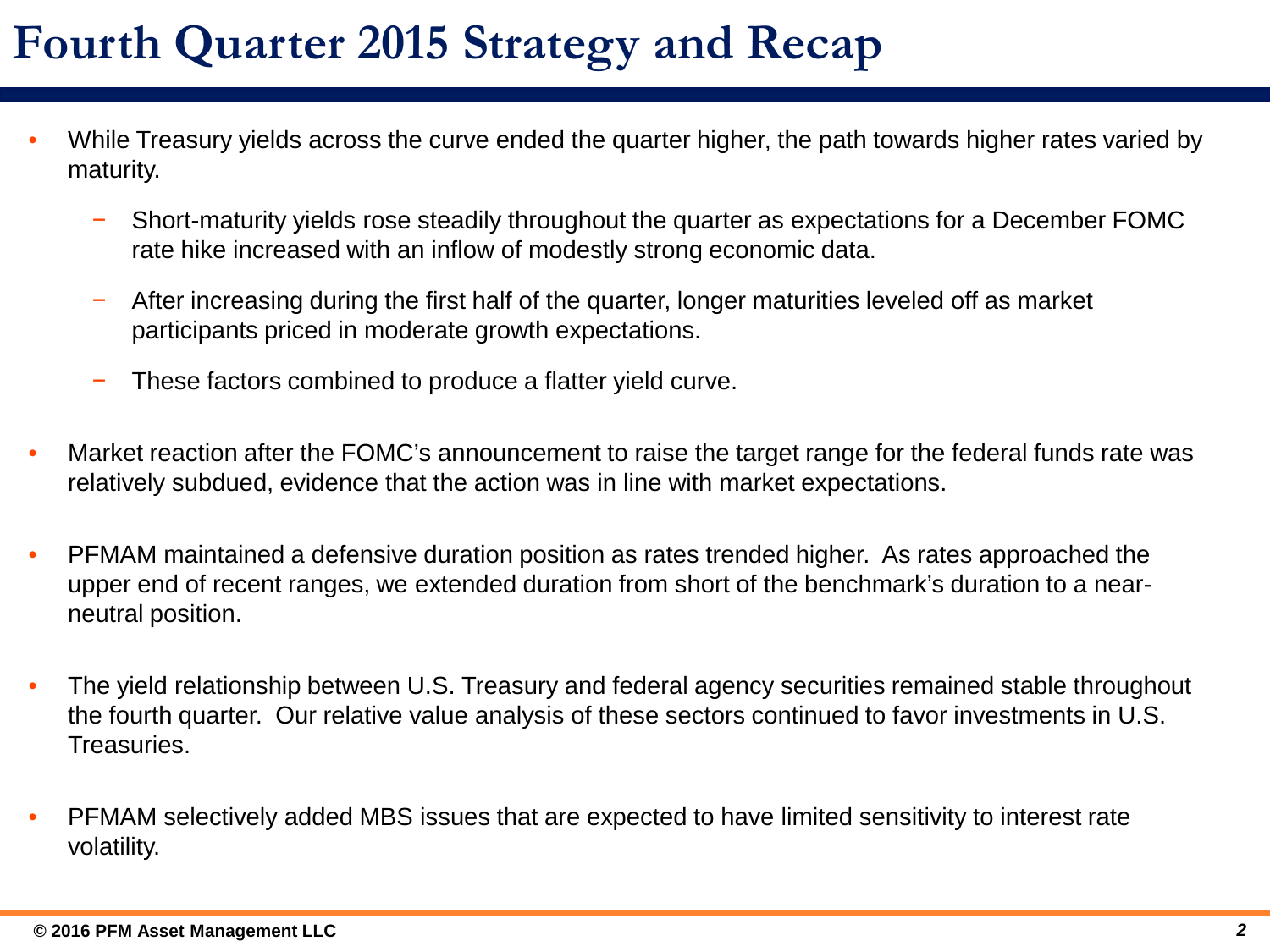## **Portfolio Composition and Credit Quality Characteristics**

|                                       |                          |                |                    |                | <b>Permitted by</b> |
|---------------------------------------|--------------------------|----------------|--------------------|----------------|---------------------|
| <b>Security Type<sup>1</sup></b>      | <b>December 31, 2015</b> | % of Portfolio | September 30, 2015 | % of Portfolio | Policy <sup>3</sup> |
| <b>U.S. Treasuries</b>                | \$52,534,767.08          | 60.4%          | \$50,377,069.60    | 57.6%          | 100%                |
| <b>Federal Agencies<sup>2</sup></b>   | \$23,771,000.65          | 27.3%          | \$27,331,178.52    | 31.2%          | 100%                |
| Non-Callable Agencies                 | \$22,119,694.95          | 25.4%          | \$25,676,445.77    | 29.3%          | 100%                |
| Callable Agencies                     | \$1,651,305.70           | 1.9%           | \$1,654,732.75     | 1.9%           | 100%                |
| <b>Federal Agency Mortgage-Backed</b> | \$1,092,630.31           | 1.2%           | \$0.0              | $0.0\%$        | 100%                |
| <b>AZ Municipal Obligations</b>       | \$1,366,641.00           | 1.6%           | \$1,368,430.50     | 1.6%           | 50%                 |
| <b>Corporate Notes</b>                | \$8,148,941.56           | 9.4%           | \$8,203,407.05     | 9.4%           | 10%                 |
| <b>Money Market Fund</b>              | \$56,173.41              | 0.1%           | \$188,856.45       | 0.2%           | 25%                 |
| <b>Totals</b>                         | \$86,970,154.01          | 100.0%         | \$87,468,942.12    | 100.0%         |                     |

**Operating Portfolio Composition**



**Operating Portfolio Credit Quality Distribution4**



*1. End of quarter trade-date market values of portfolio holdings, including accrued interest and Cash/Money Market Fund.*

- *2. Federal agencies including, but not limited to, Fannie Mae, Freddie Mac, Federal Home Loan Bank system and Federal Farm Credit Banks.*
- *3. Percentage limitations apply to aggregate investments.*

*4. Ratings by Standard & Poor's*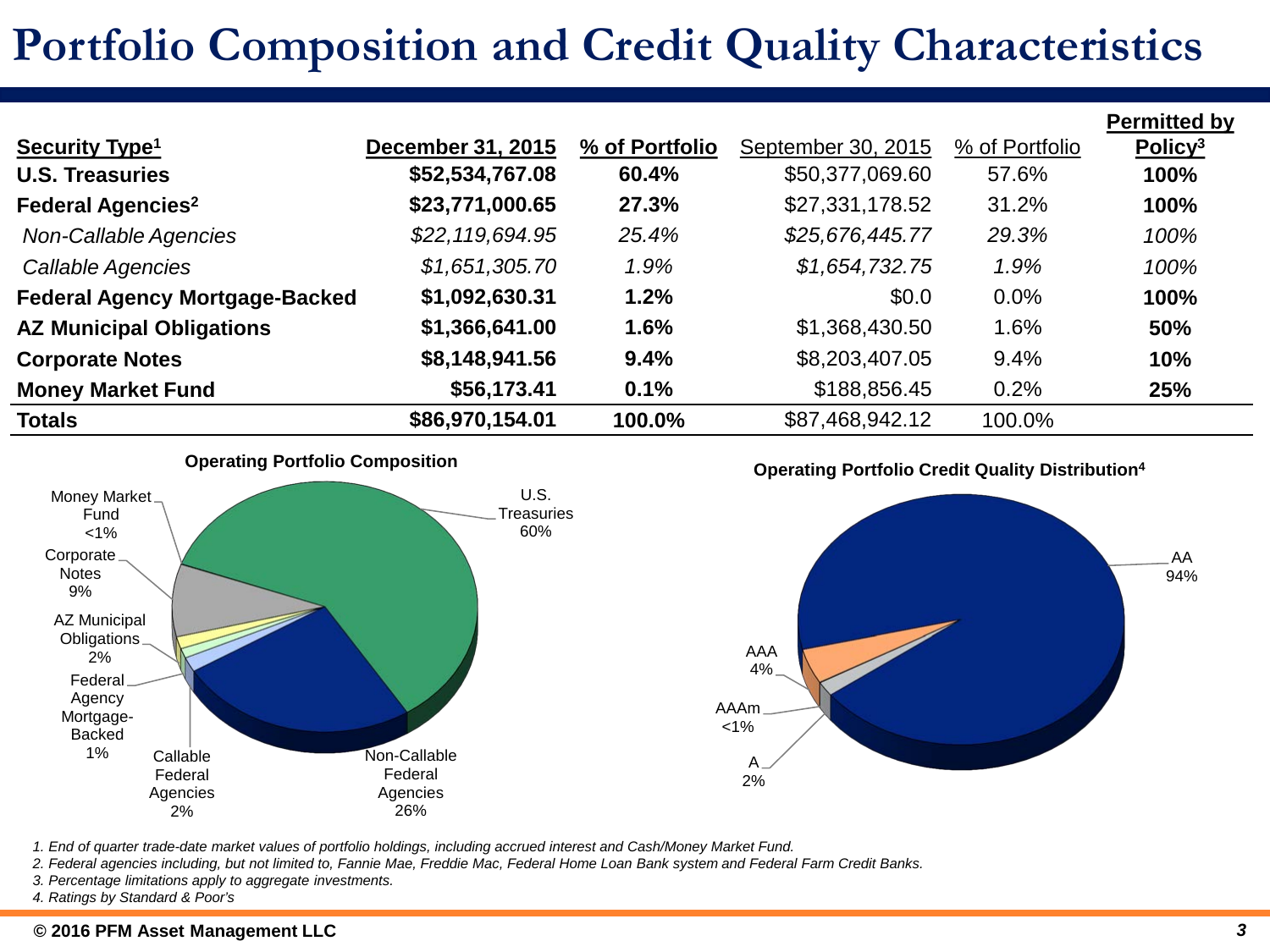# **Operating Portfolio Maturity Distribution**

| <b>Maturity Distribution</b> | December 31, 2015 | September 30, 2015 |
|------------------------------|-------------------|--------------------|
| <b>Under 6 Months</b>        | \$56,173.41       | \$188,856.45       |
| 6-12 Months                  | \$763,545.00      | \$5,256,089.71     |
| $1-2$ Years                  | \$27,792,580.35   | \$28,257,841.15    |
| 2-3 Years                    | \$24,687,381.21   | \$24,437,486.45    |
| 3-4 Years                    | \$18,782,803.24   | \$13,481,311.21    |
| 4–5 Years                    | \$14,887,670.80   | \$15,847,357.15    |
| <b>Totals</b>                | \$86,970,154.01   | \$87,468,942.12    |

### **Operating Portfolio Maturity Distribution <sup>1</sup>**



*1. Callable securities in portfolio are included in the maturity distribution analysis to their stated maturity date, although they may be called prior to maturity.*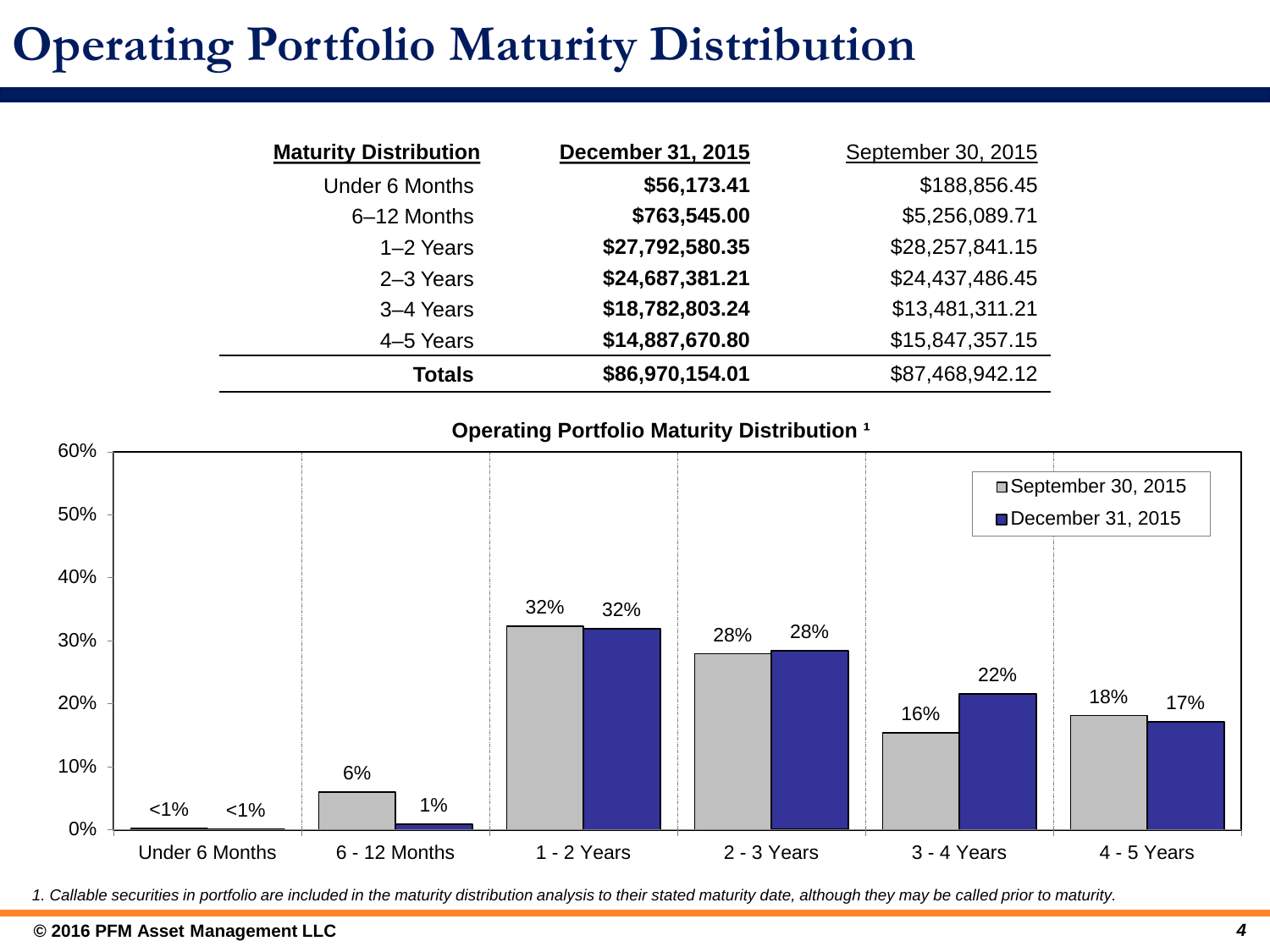# **Capitalized on Rising Treasury Yields**

- Interest rates gradually increased throughout the quarter, pricing in rate hike expectations leading up to the FOMC meeting. We locked in attractive longer-term Treasury yields where we saw the opportunity, selling out of shorter-term and lower-yielding securities.
- These trades served both to generate additional earnings and to extend duration in line with the target.

| <b>Trade Date</b> | Trade Type | <b>Security</b>            | <b>Maturity</b> | <b>Par Value</b> | Yield |
|-------------------|------------|----------------------------|-----------------|------------------|-------|
| 10/8/15           | <b>Buy</b> | <b>U.S. Treasury Notes</b> | 2/29/20         | \$1,700,000      | 1.32% |
| 11/3/15           | <b>Buy</b> | <b>U.S. Treasury Notes</b> | 4/30/18         | \$1,415,000      | 0.98% |
| 11/5/15           | <b>Buy</b> | <b>U.S. Treasury Notes</b> | 2/29/20         | \$3,000,000      | 1.55% |
| 12/1/15           | <b>Buy</b> | <b>U.S. Treasury Notes</b> | 7/31/20         | \$2,450,000      | 1.58% |
| 12/28/15          | <b>Buy</b> | <b>U.S. Treasury Notes</b> | 8/31/20         | \$2,950,000      | 1.74% |

**3-Year U.S. Treasury Yields** December 31, 2012 – December 31, 2015

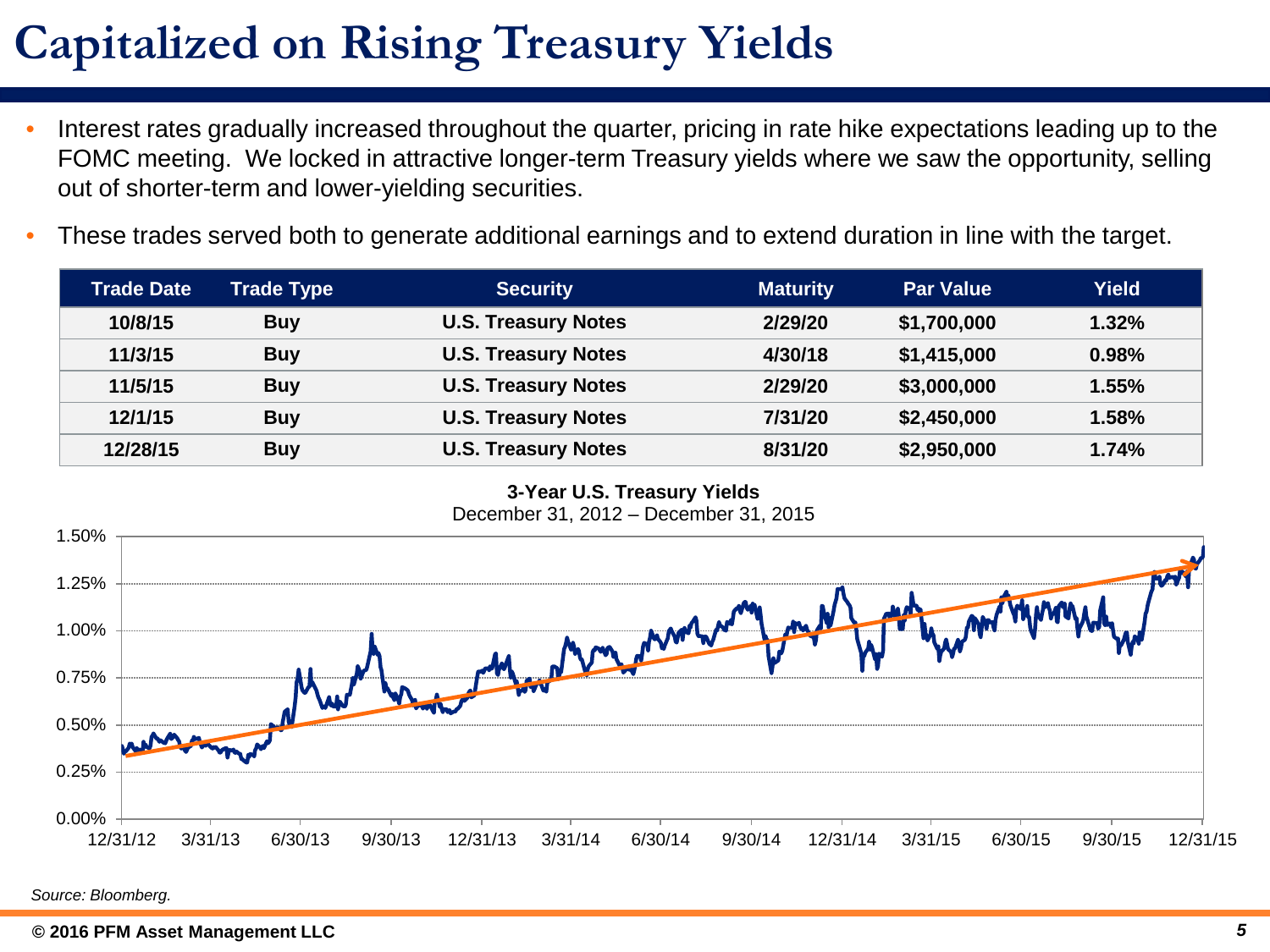## **Increased Allocation to Agency MBS Sector**

- The agency mortgage-backed securities sector (MBS) produced a strong performance during the quarter as the slow rise in long-term rates helped to mitigate prepayment risk.
	- Prepayments typically occur when mortgage holders exercise the option to refinance, which can hurt bondholders.
- We increased the allocation of the MBS sector, adding issues that are expected to have limited sensitivity to interest rate volatility.

| <b>Trade Date</b> | <b>Trade Type</b> | <b>Security</b>             | <b>Maturity</b> | <b>Par Value</b> | Yield    |
|-------------------|-------------------|-----------------------------|-----------------|------------------|----------|
| 10/7/15           | <b>Buy</b>        | <b>FNMA MBS Series 2015</b> | 9/1/19          | \$745,000        | $1.09\%$ |
| 11/6/15           | <b>Buy</b>        | <b>FNMA MBS Series 2015</b> | 1/1/19          | \$345,000        | 1.20%    |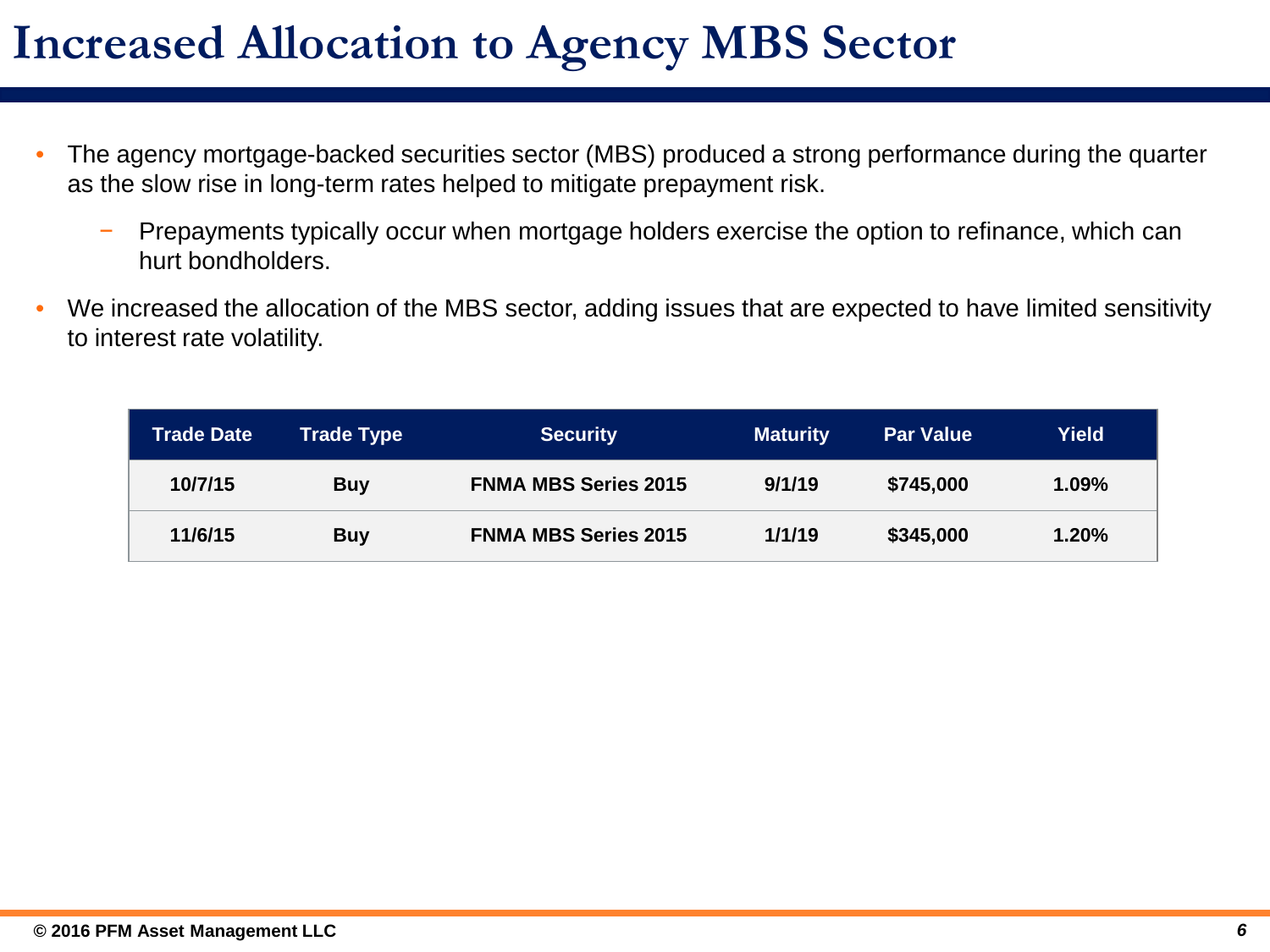## **Reinvestment into Historically Higher Rates**

- As expected in a rising rate environment, current holdings in the portfolio decrease in market value and can result in a realized loss when sold.
- However, reinvesting in the higher yields now available will ultimately provide greater earnings for the City in the long term.

| <b>Trade Date: 12/1/15</b>                |                            |                  |                                |                                            |            |  |
|-------------------------------------------|----------------------------|------------------|--------------------------------|--------------------------------------------|------------|--|
| <b>Trade</b><br><b>Type</b>               | <b>Securities</b>          | <b>Par Value</b> | <b>Yield on</b><br><b>Cost</b> | <b>Earnings</b><br><b>Through 12/31/16</b> |            |  |
| <b>Buy</b>                                | U.S. Treasury Notes        | \$2,450,000      | 1.58%                          | \$41,839                                   | $\epsilon$ |  |
| Sell                                      | <b>U.S. Treasury Notes</b> | \$2,500,000      | 0.72%                          | (\$19,090)                                 | $\epsilon$ |  |
|                                           | (\$451)<br>$<$ re          |                  |                                |                                            |            |  |
| \$22,298<br><b>Total benefit of trade</b> |                            |                  |                                |                                            |            |  |

- Buy U.S. Treasury Notes \$2,450,000 1.58% \$41,839 *< earnings on purchased security*
- Sell U.S. Treasury Notes \$2,500,000 0.72% (\$19,090) *< earnings giving up by selling*
- (\$451) *< realized loss on sale*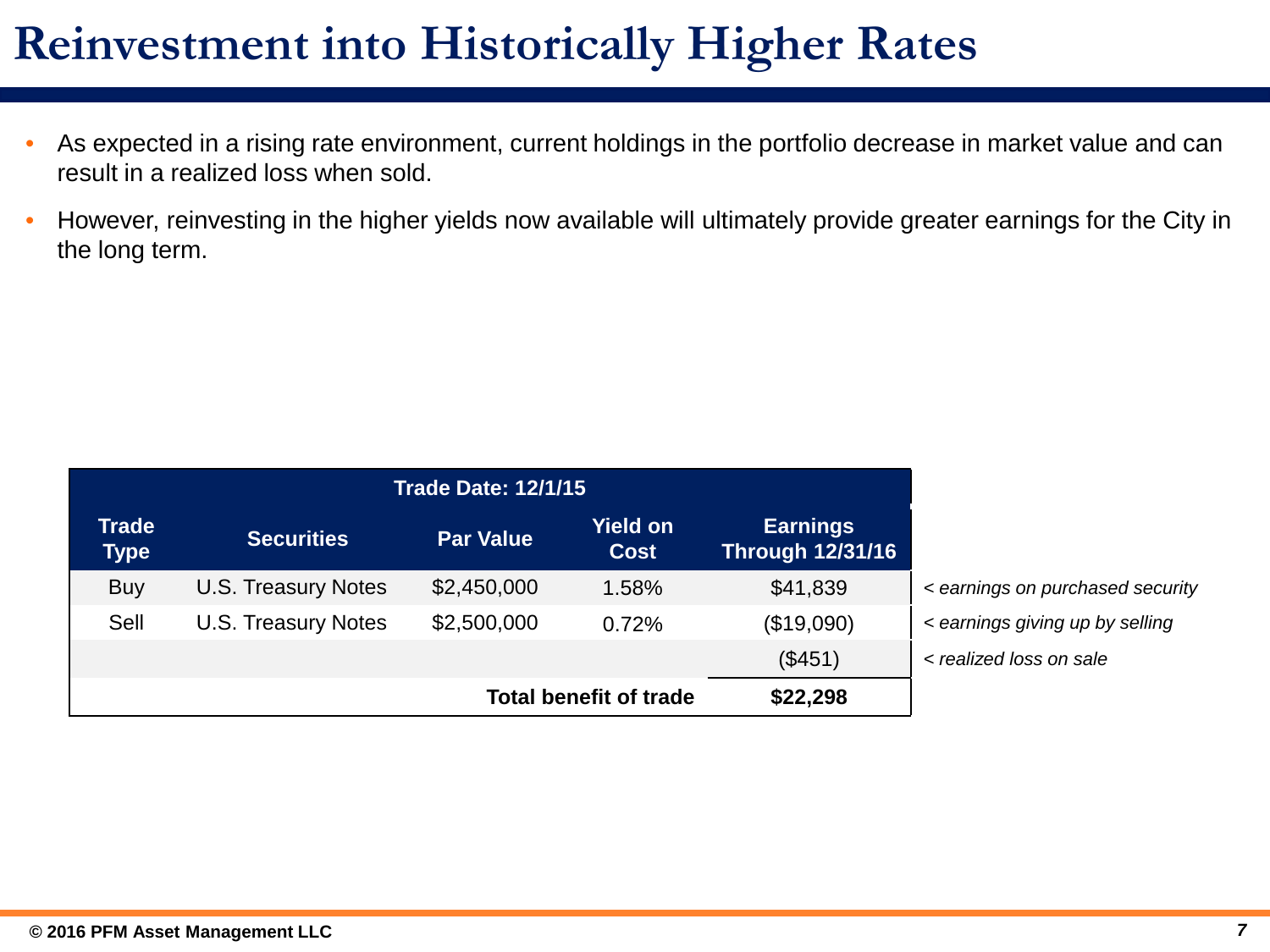### **Overall rising interest rates and Fed rate hike**

| December 31, 2015                                     | <b>Effective</b><br><b>Duration</b> | Yield | <b>YTD</b> | 1 Month    | 3 Month    | 1 Year | 3 Years | 5 Years |
|-------------------------------------------------------|-------------------------------------|-------|------------|------------|------------|--------|---------|---------|
| <b>1-3 Year Indices</b>                               |                                     |       |            |            |            |        |         |         |
| <b>U.S. Treasury</b>                                  | 1.87                                | 1.06% | 0.54%      | $(0.09\%)$ | $(0.44\%)$ | 0.54%  | 0.51%   | 0.70%   |
| <b>Agency</b>                                         | 1.73                                | 1.14% | 0.69%      | (0.13%)    | (0.37%)    | 0.69%  | 0.61%   | 0.84%   |
| <b>Corp A-AAA</b>                                     | 1.90                                | 1.82% | 1.16%      | (0.16%)    | (0.05%)    | 1.16%  | 1.22%   | 1.85%   |
| MBS (0 to 3 Years)                                    | 1.89                                | 1.46% | 1.68%      | 0.10%      | 0.98%      | 1.68%  | 1.20%   | 1.67%   |
| <b>Municipals</b>                                     | 1.84                                | 0.96% | 0.76%      | $(0.02\%)$ | $(0.08\%)$ | 0.76%  | 0.85%   | 1.19%   |
| <b>1-5 Year Indices</b>                               |                                     |       |            |            |            |        |         |         |
| <b>U.S. Treasury</b>                                  | 2.70                                | 1.29% | 0.98%      | (0.15%)    | $(0.66\%)$ | 0.98%  | 0.67%   | 1.25%   |
| <b>Agency</b>                                         | 2.20                                | 1.31% | 0.97%      | (0.16%)    | (0.49%)    | 0.97%  | 0.76%   | 1.22%   |
| <b>Corp A-AAA</b>                                     | 2.71                                | 2.13% | 1.52%      | (0.26%)    | (0.16%)    | 1.52%  | 1.59%   | 2.62%   |
| MBS (0 to 5 Years)                                    | 3.35                                | 2.23% | 1.22%      | $(0.04\%)$ | 0.16%      | 1.22%  | 1.69%   | 2.52%   |
| <b>Municipals</b>                                     | 2.52                                | 1.15% | 1.20%      | 0.03%      | 0.08%      | 1.20%  | 1.24%   | 1.80%   |
| <b>Master Indices (Maturities 1 Year and Greater)</b> |                                     |       |            |            |            |        |         |         |
| <b>U.S. Treasury</b>                                  | 6.19                                | 1.77% | 0.83%      | (0.16%)    | (0.93%)    | 0.83%  | 1.09%   | 2.99%   |
| <b>Agency</b>                                         | 3.75                                | 1.69% | 0.99%      | (0.25%)    | (0.65%)    | 0.99%  | 1.05%   | 2.16%   |
| <b>Corp A-AAA</b>                                     | 6.64                                | 3.08% | 0.67%      | (0.42%)    | $(0.09\%)$ | 0.67%  | 1.97%   | 4.40%   |
| MBS (0 to 30 Years)                                   | 4.53                                | 2.63% | 1.46%      | (0.03%)    | $(0.06\%)$ | 1.46%  | 2.00%   | 2.93%   |
| <b>Municipals</b>                                     | 6.74                                | 2.34% | 3.55%      | 0.79%      | 1.72%      | 3.55%  | 3.35%   | 5.65%   |

*Source: BofA Merrill Lynch Indices. Returns greater than one year are annualized.*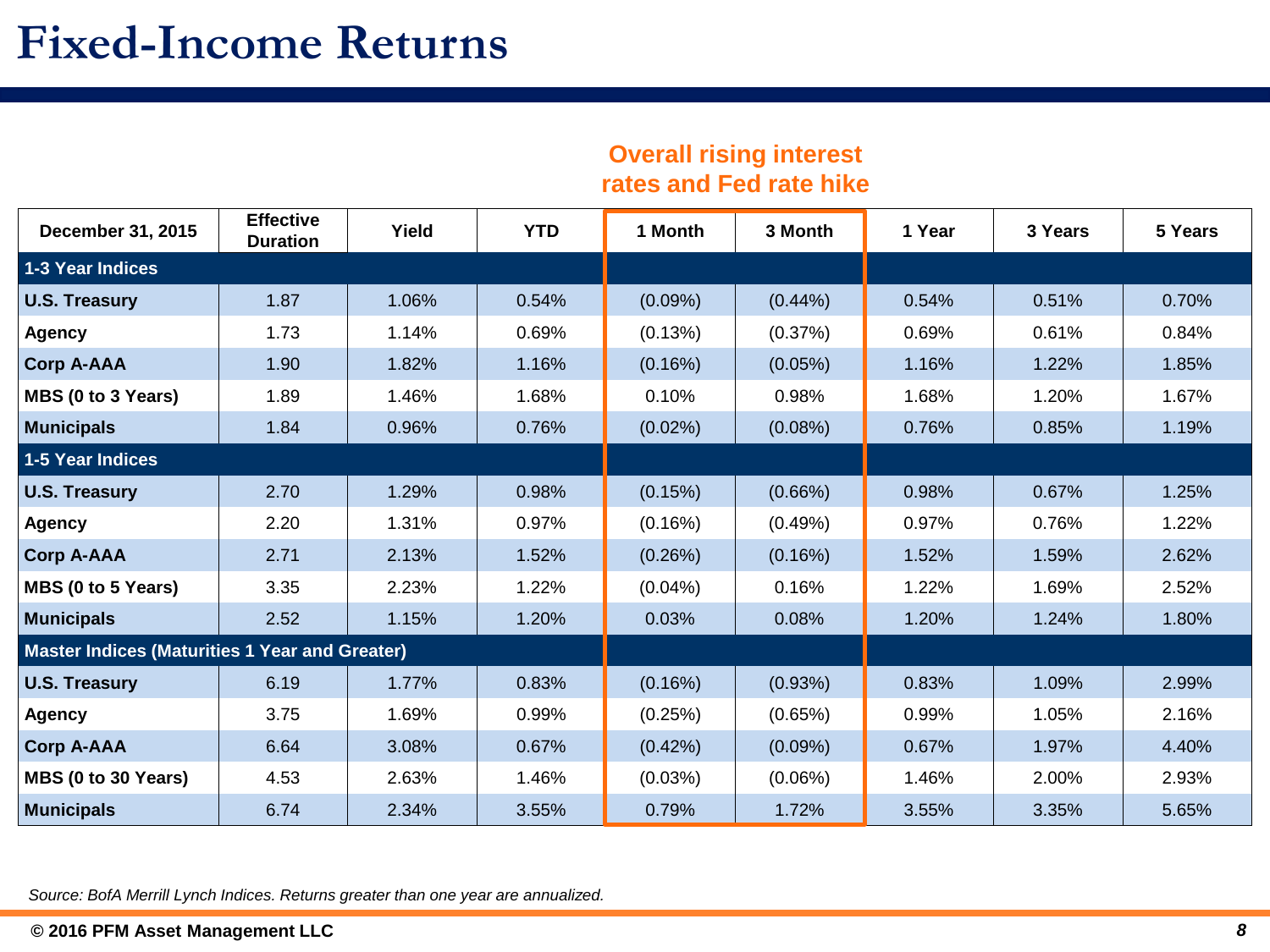## **Portfolio Performance**

| Total Return <sup>1,2,3,4</sup>      | <b>Quarter Ended</b><br>December 31, 2015 | Past<br>12 Months                    | Past<br>2 Years        | Past<br>3 Years | <b>Since</b><br><b>Inception</b>     |
|--------------------------------------|-------------------------------------------|--------------------------------------|------------------------|-----------------|--------------------------------------|
| <b>Flagstaff Operating Portfolio</b> | $-0.57%$                                  | 0.96%                                | 1.10%                  | 0.68%           | 0.84%                                |
| ML 1-5 Year Government Index         | $-0.65%$                                  | 0.97%                                | 1.11%                  | 0.68%           | 0.81%                                |
| <b>Effective Duration</b>            |                                           | December 31, 2015 September 30, 2015 | <b>Yields</b>          |                 | December 31, 2015 September 30, 2015 |
| <b>Flagstaff Operating Portfolio</b> | 2.60                                      | 2.44                                 | <b>Yield at Market</b> | 1.33%           | 0.87%                                |
| ML 1-5 Year Government Index         | 2.60                                      | 2.59                                 | <b>Yield on Cost</b>   | 1.22%           | 1.11%                                |



*1. Performance on trade date basis, gross (i.e., before fees), in accordance with the CFA Institute's Global Investment Performance Standards (GIPS).* 

*2. The portfolio's inception date is September 7, 2011.*

*3. Merrill Lynch Indices provided by Bloomberg Financial Markets.*

*4. Quarterly returns are presented on an unannualized basis. Performance numbers for periods greater than one year are presented on an annualized basis.*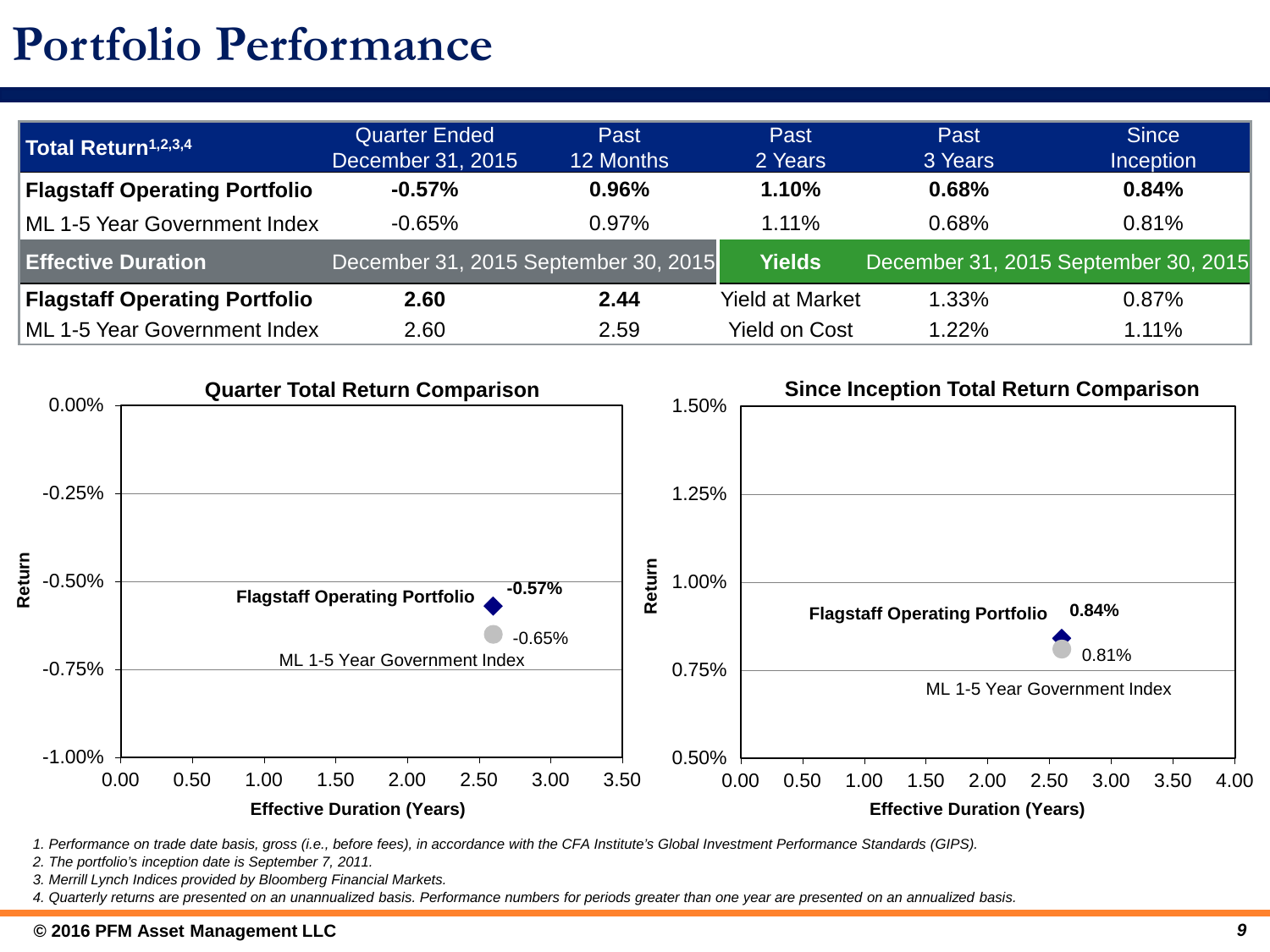- We will continue to monitor any spillover effect that modest global growth and muted inflation may have on the U.S. economy.
- Recent FOMC projections indicate that Committee members anticipate that three or four rate hikes may be appropriate in 2016—projections that most market participants believe to be overstated. We believe:
	- Expectations for low inflation will limit this year's rate hikes to two or three;
	- Short-term yields will trend only modestly higher in the near term; and,
	- − Long-term rates will remain within modest ranges, resulting in further flattening of the yield curve.
- Given the low likelihood that rates will move significantly higher in the near-term, we started the new quarter with the portfolio's duration positioned closer to the benchmark's duration
- Because of narrow yield spreads, federal agencies currently have limited appeal relative to comparablematurity U.S. Treasuries.
	- − We will monitor the yield relationship between the two sectors and take advantage of opportunities that may arise—opportunities that are most likely to occur with new-issue securities.
- The corporate sector will remain a point of emphasis.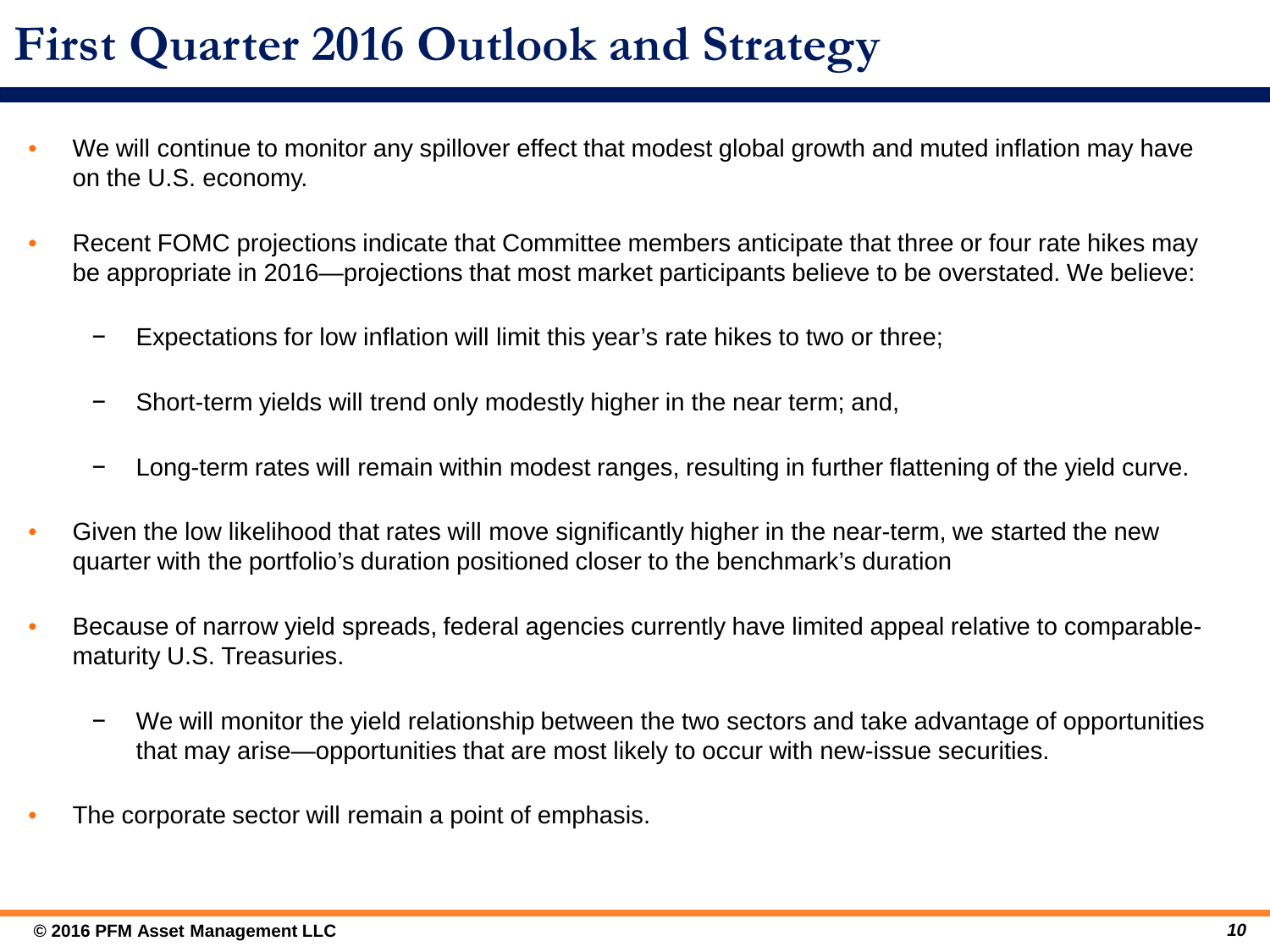

## **Economic Update**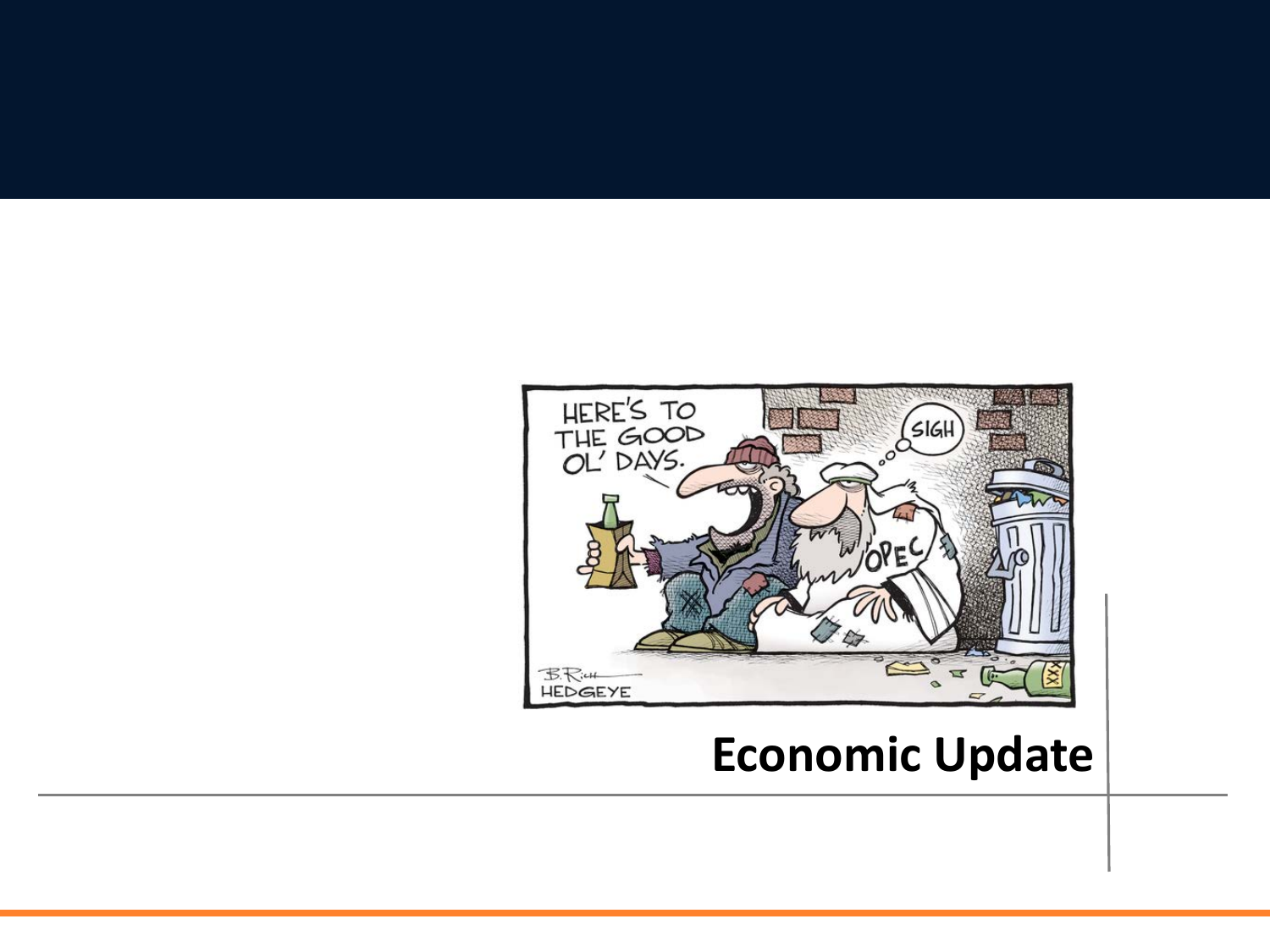## **Interest Rates Rose Across the Curve in Q4**



### **U.S. Treasury Yield Curves**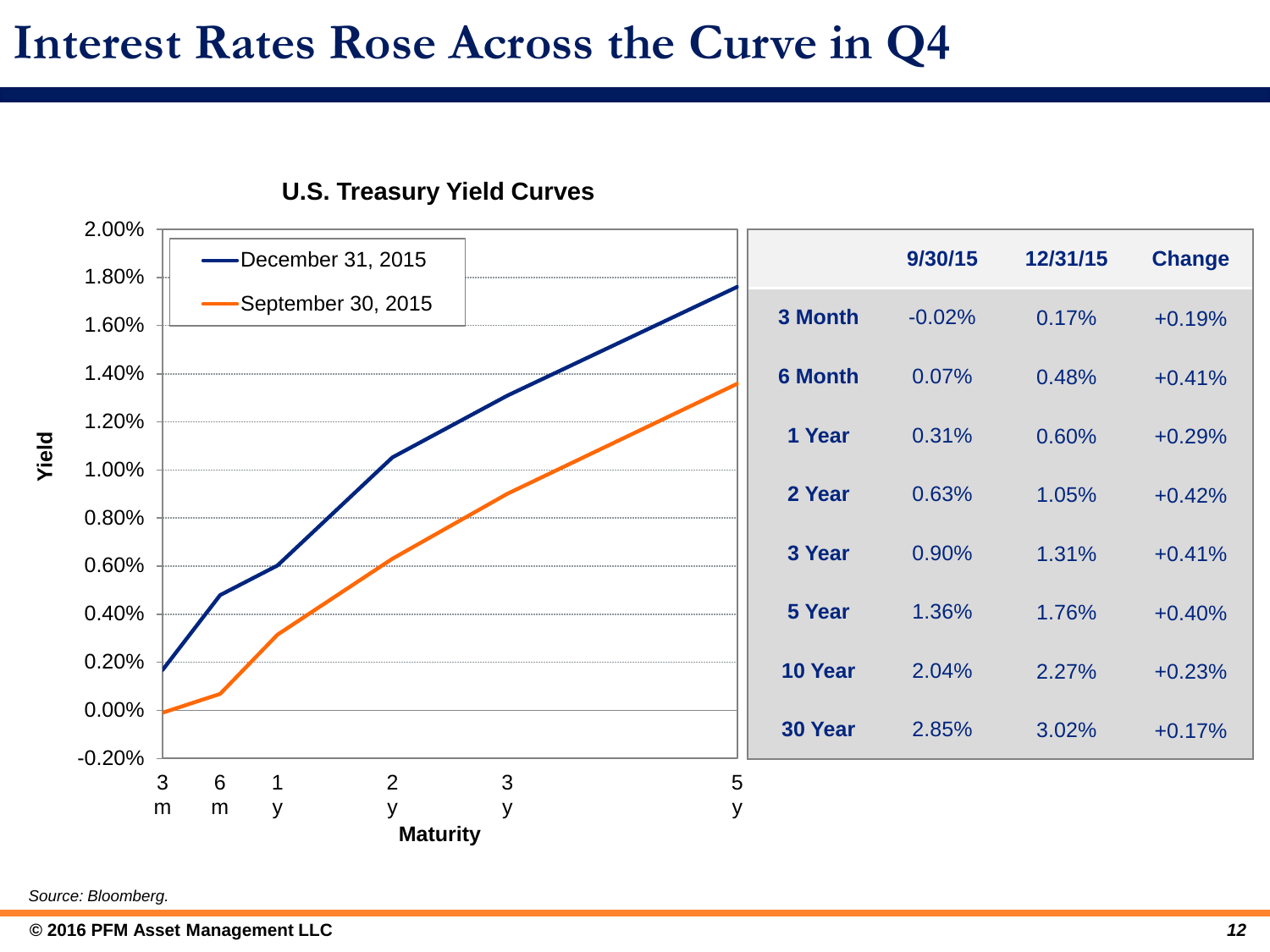### **FOMC December 15-16 Statement**



- A range of recent labor market indicators, including ongoing job gains and declining unemployment, shows further improvement and confirms that **underutilization of labor resources has diminished appreciably since early this year.**
- Inflation has continued to run below the Committee's 2% longer-run objective, partly reflecting declines in energy prices and in prices of nonenergy imports . . . Some survey-based measures of longer-term inflation expectations have edged down . . . [the Committee] is reasonably **confident that inflation will rise, over the medium term, to its 2% objective**.
- Given the economic outlook, and recognizing the time it takes for policy actions to affect future economic outcomes, the Committee decided to **raise the target range for the federal funds rate to 0.25 – 0.50%**  . . . the stance of monetary policy remains accommodative.
- In light of the current shortfall of inflation from 2%, the Committee will carefully monitor actual and expected progress toward its inflation goal. The Committee expects that economic conditions will evolve in a manner that will warrant only **gradual increases in the federal funds rate**.

*Source: Federal Reserve.*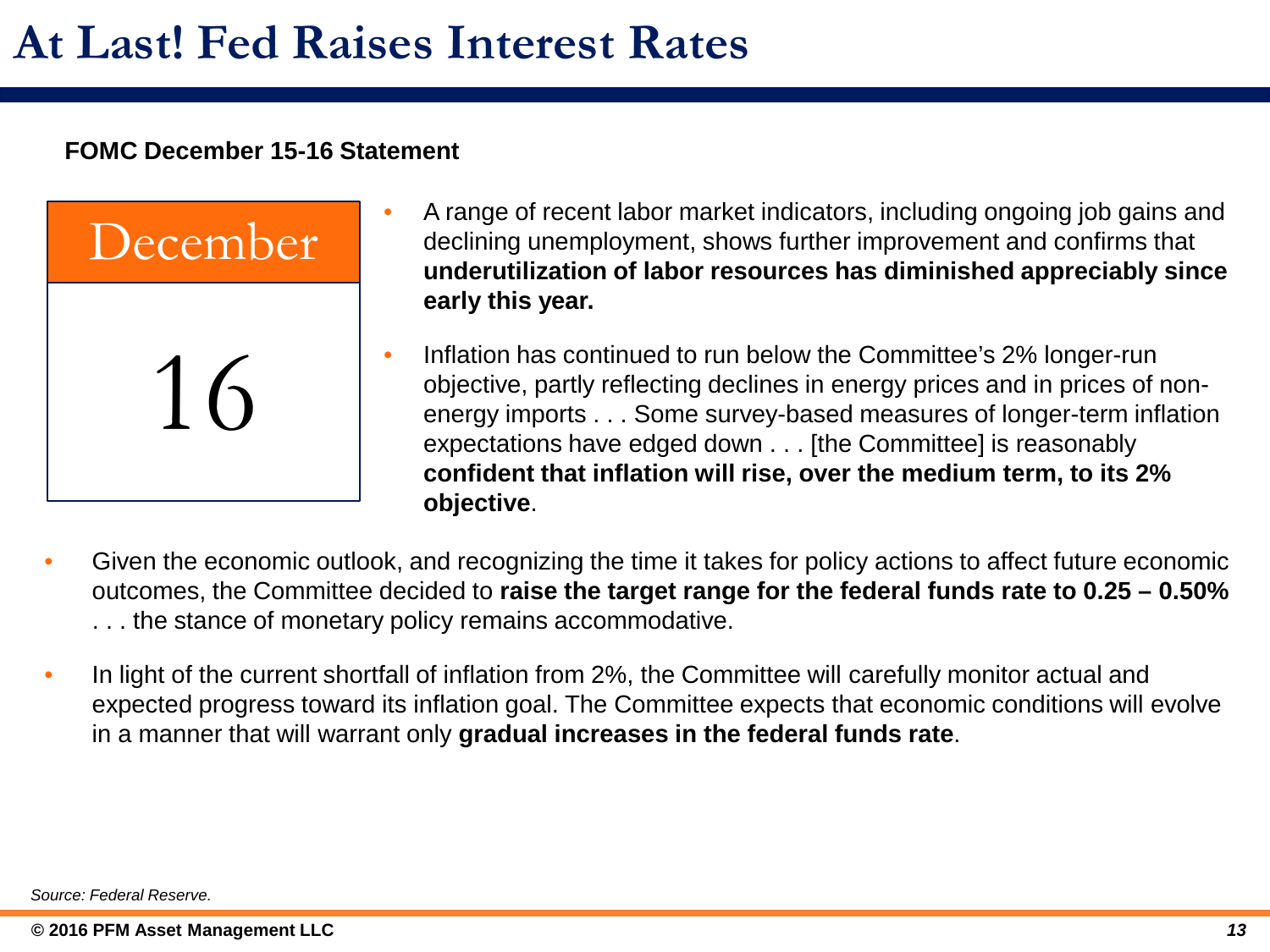## **Yields Down Sharply Since Year End**



|                | 12/31/15 | 2/29/16 | <b>Change</b> |
|----------------|----------|---------|---------------|
| 3 Month        | 0.17%    | 0.32%   | $+0.15%$      |
| <b>6 Month</b> | 0.48%    | 0.47%   | $-0.01%$      |
| 1 Year         | 0.60%    | 0.60%   | 0.00%         |
| 2 Year         | 1.05%    | 0.77%   | $-0.28%$      |
| 3 Year         | 1.31%    | 0.89%   | $-0.42%$      |
| 5 Year         | 1.76%    | 1.21%   | $-0.55%$      |
| 10 Year        | 2.27%    | 1.73%   | $-0.54%$      |
| 30 Year        | 3.02%    | 2.60%   | $-0.42%$      |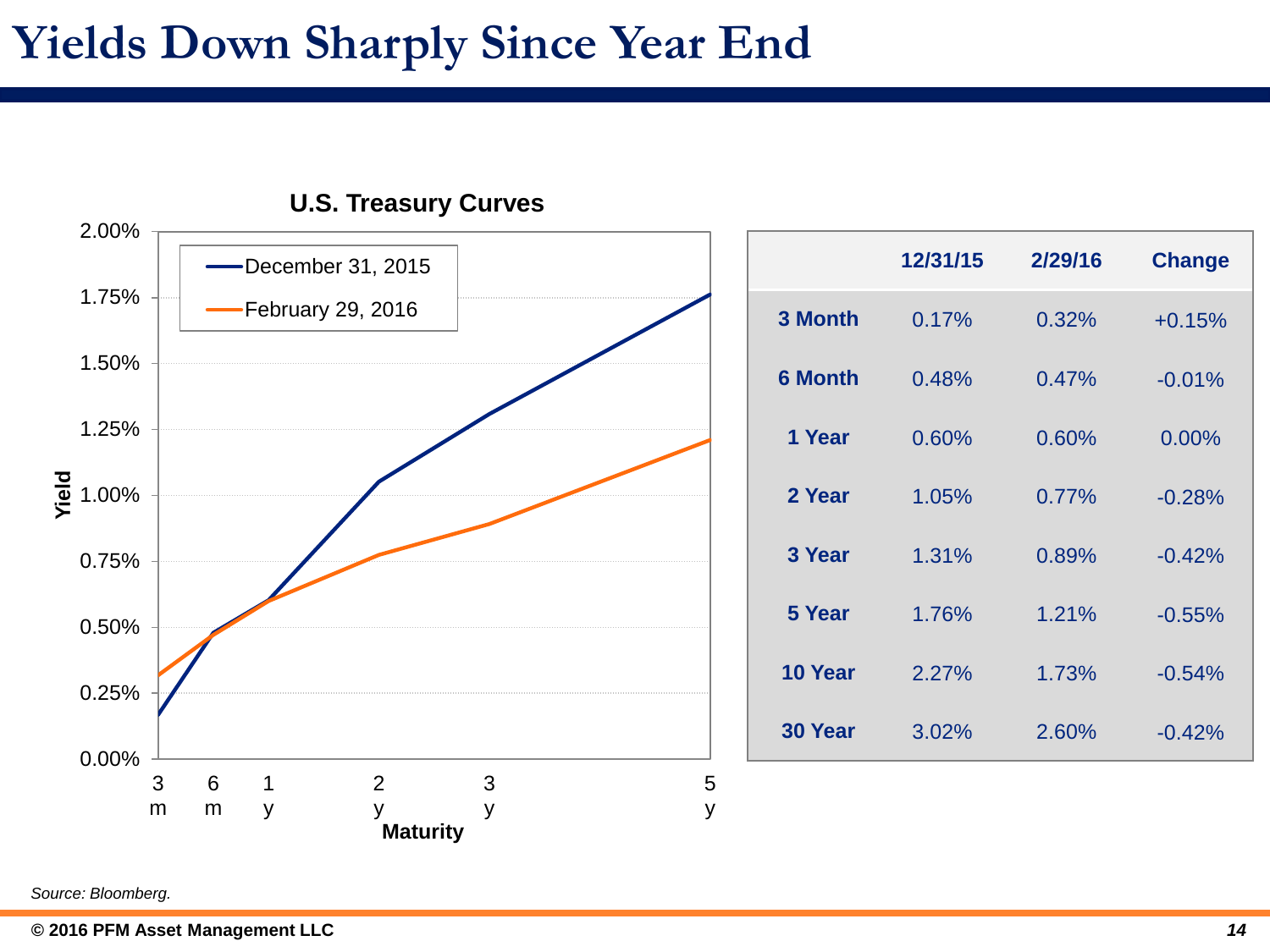## **A New Path for the Fed**



*Source: Bloomberg as of 2/18/16. 2015 forecast is based on federal funds futures contracts as of 2/18/16.*

● Calcu

4.0%

9.8%

18.8%

20.4%

26.8%

28.3%

41.1%

41.1%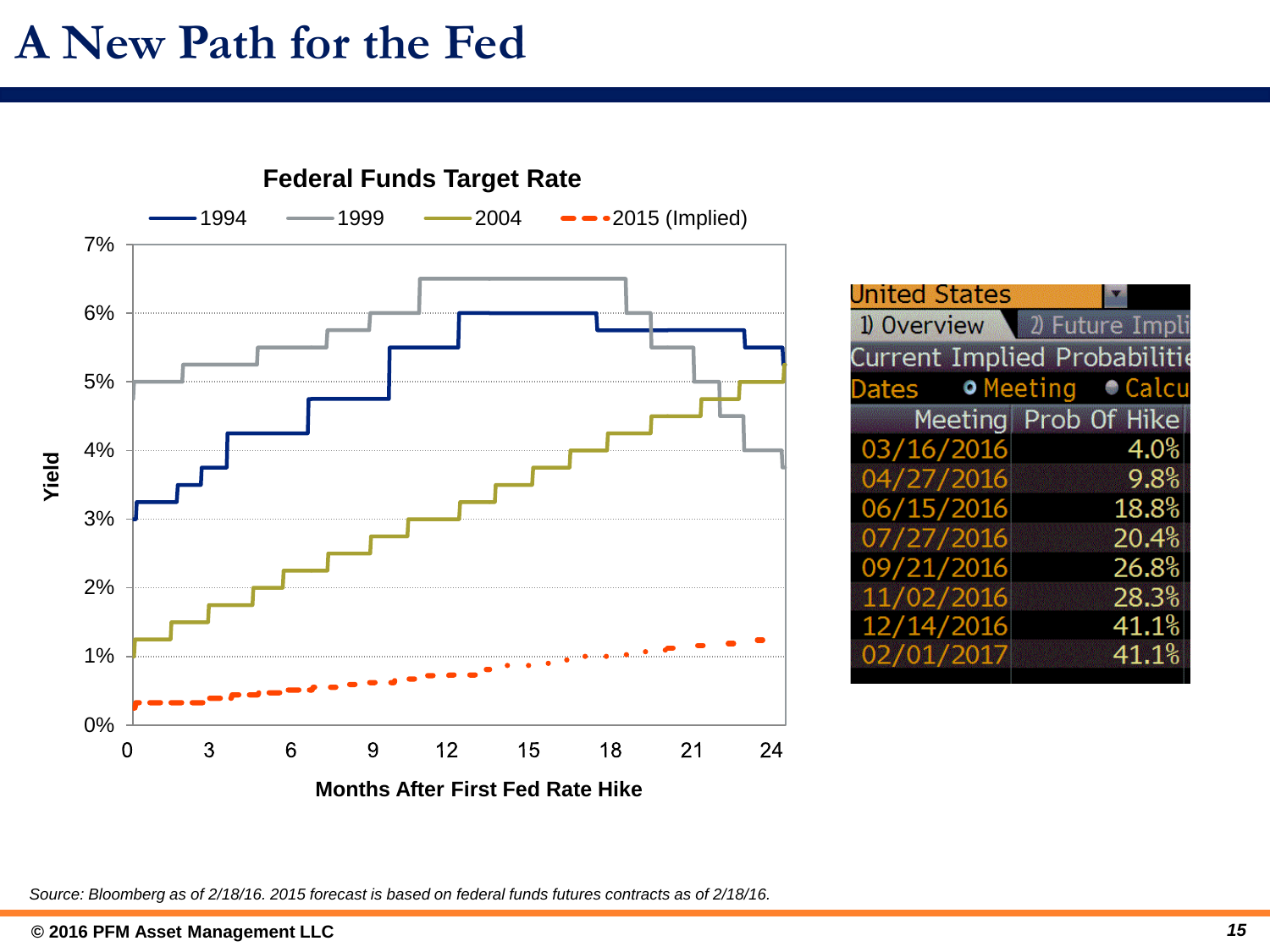## **U.S. Economy Cooled in Fourth Quarter**

- The second reading of fourth quarter GDP indicated the economy expanded at 1.0%, and is continuing to cool from the rate of expansion seen in the second and third quarters.
- For 2015, GDP expanded 2.4% for a second year in a row, led by the biggest gain in consumer spending in a decade.



### **U.S. GDP**

*Source: Bureau Of Economic Analysis; Bloomberg.*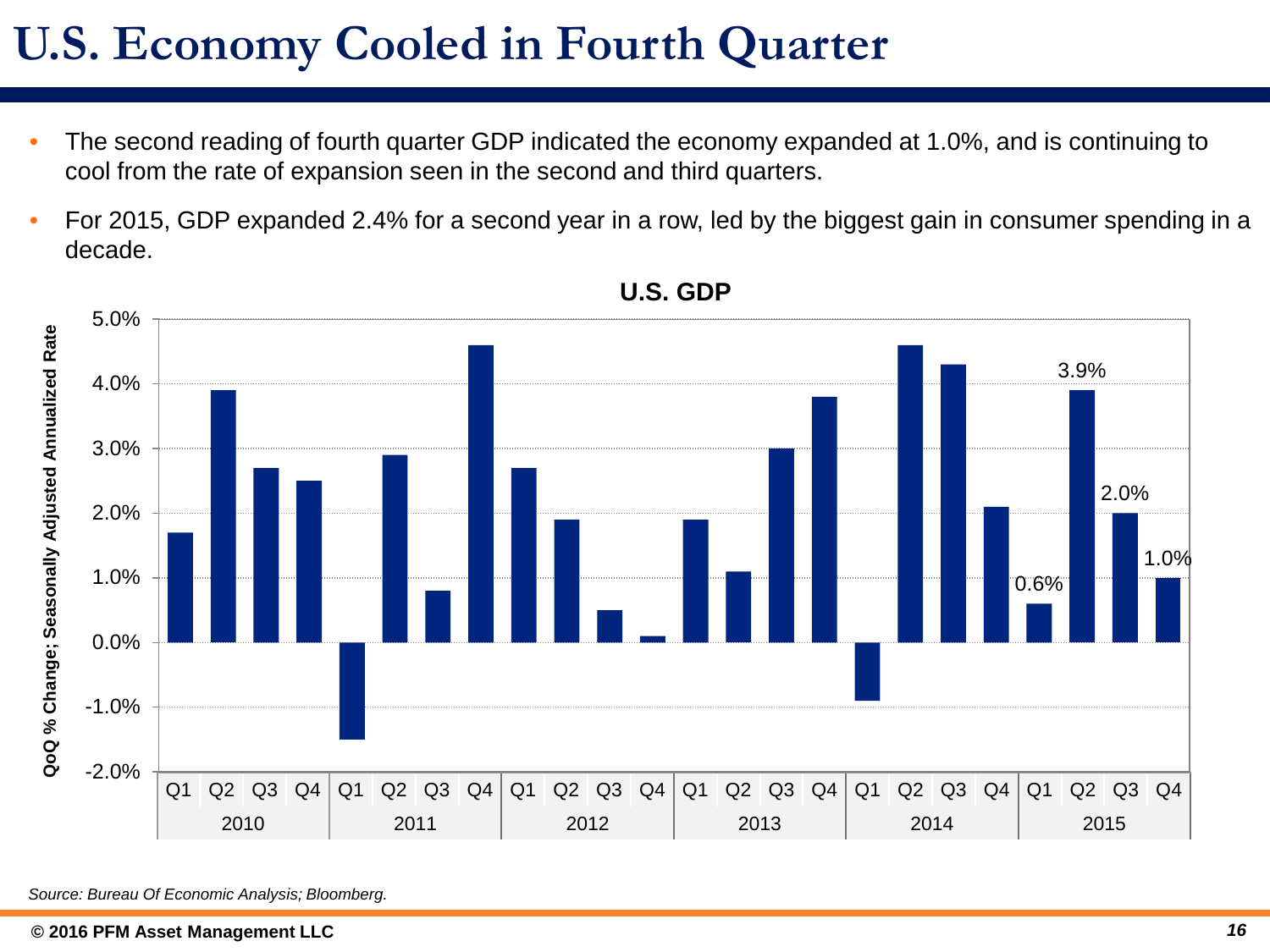# **U.S. Economy Continued to Create Jobs**

- The U.S. labor market added an average 222,000 jobs per month over the past year.
- The unemployment rate is at 4.9%, which is considered to be near "full employment."



### **Monthly Change in Non-Farm Payrolls and Unemployment Rate**

*Source: Bureau of Labor Statistics; Bloomberg.*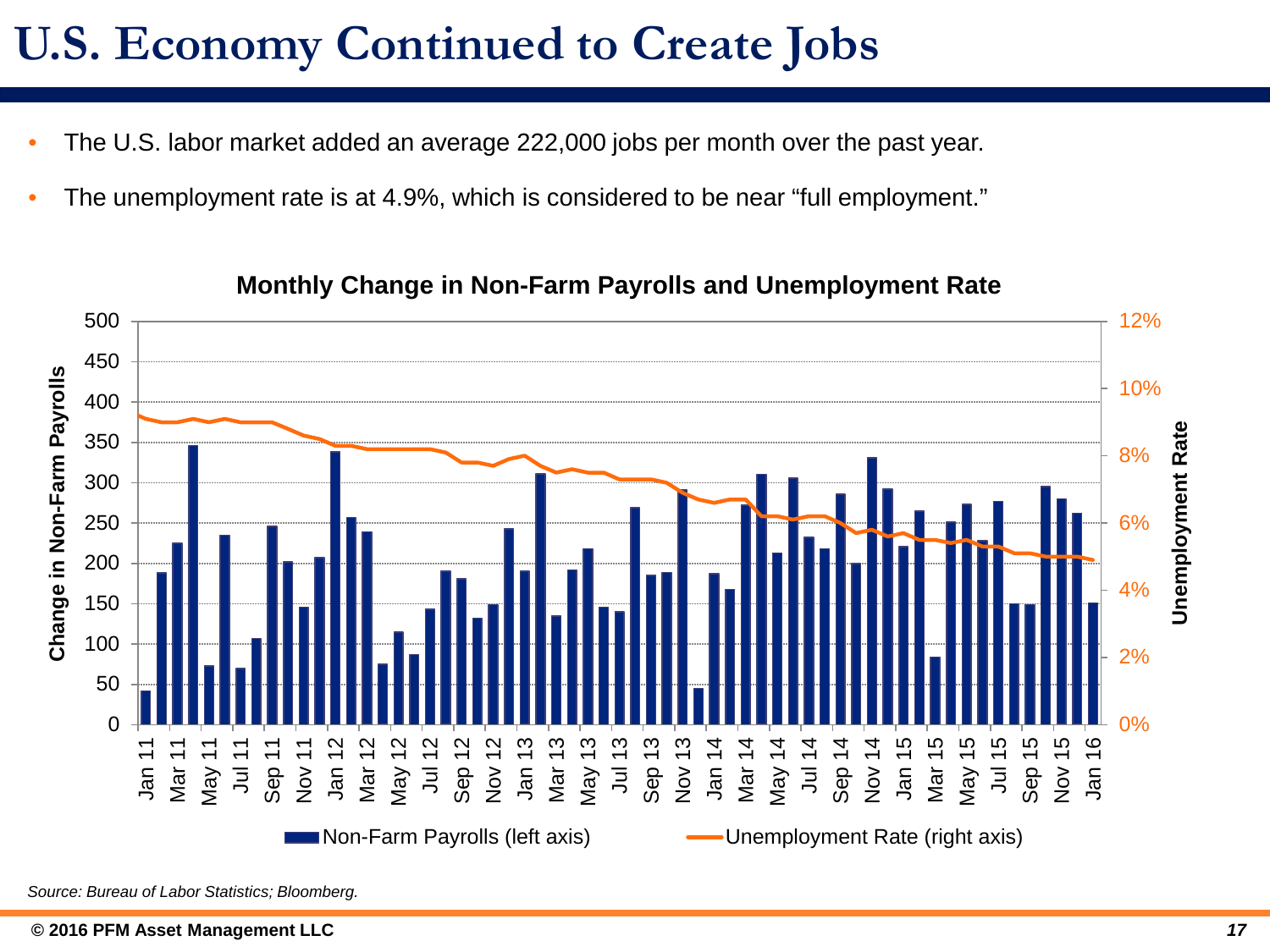## **Inflation Remained Muted**

• The personal consumption expenditures (PCE) price index, the Fed's preferred gauge of core inflation, remained under the 2% target; it advanced 1.7% year-over-year through January.

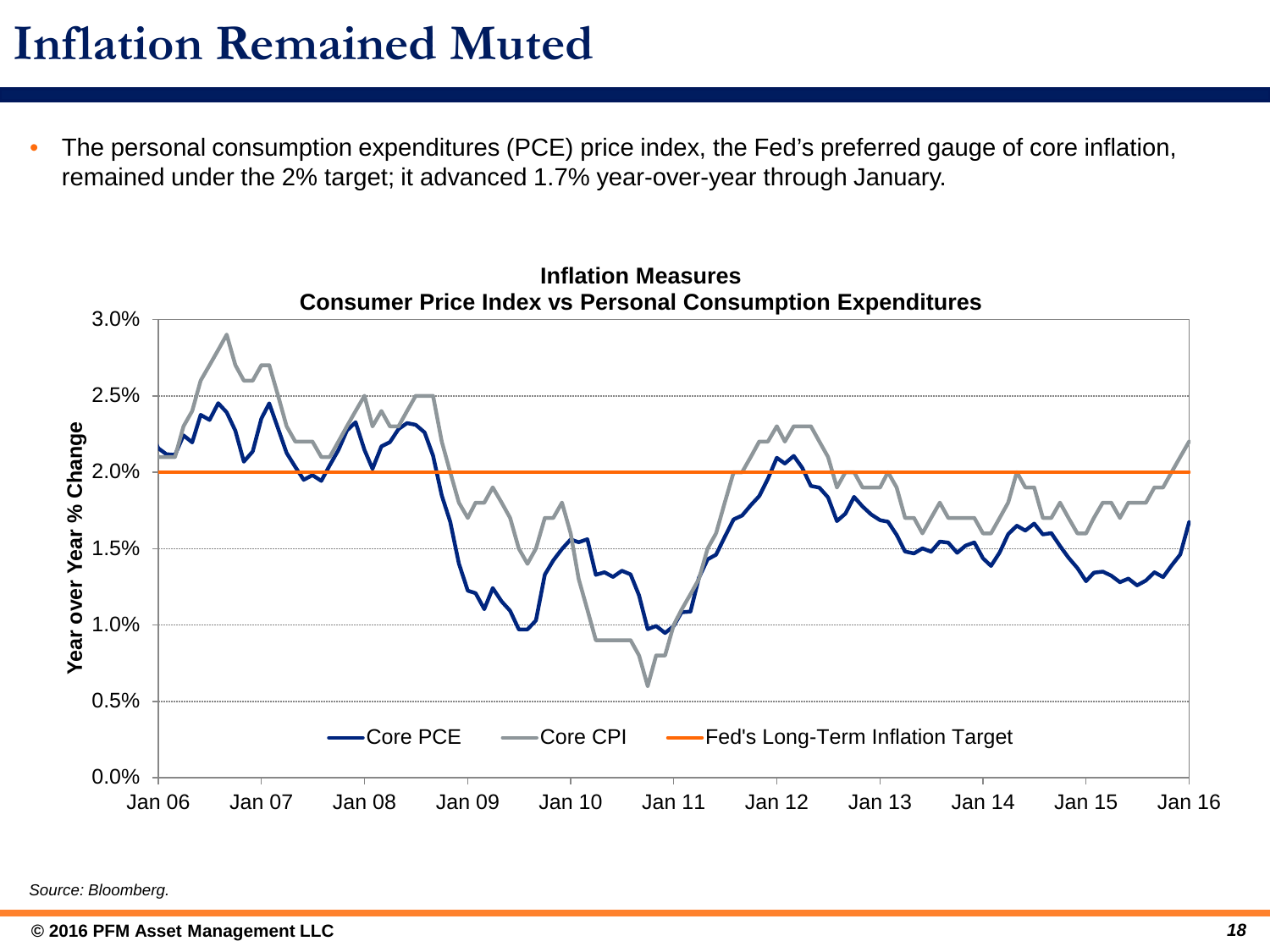## **Significant Volatility Across the Financial Markets**

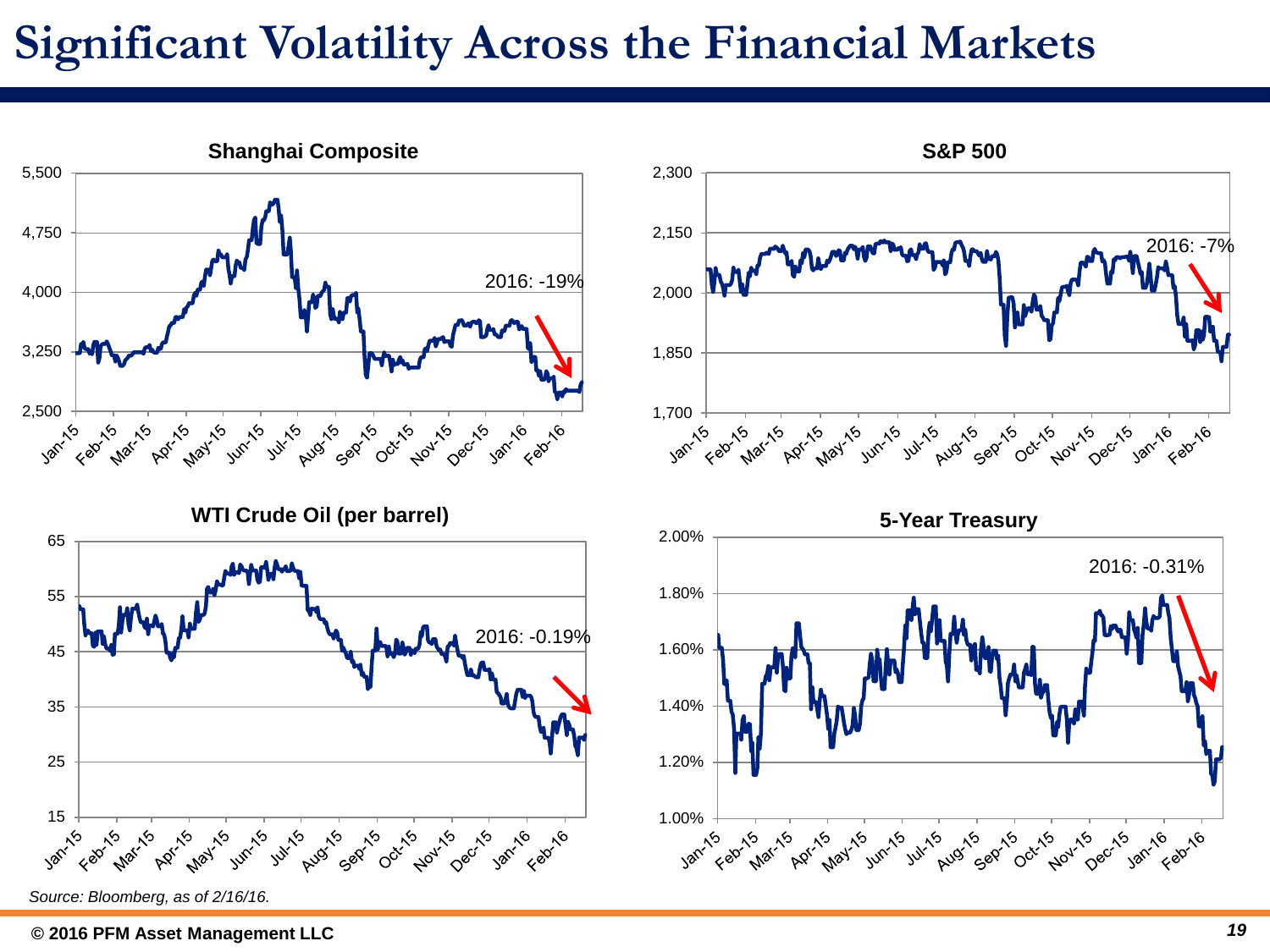# **Supply-Demand Imbalance in Oil**





*Source: Bloomberg; U.S. Department of Energy.*